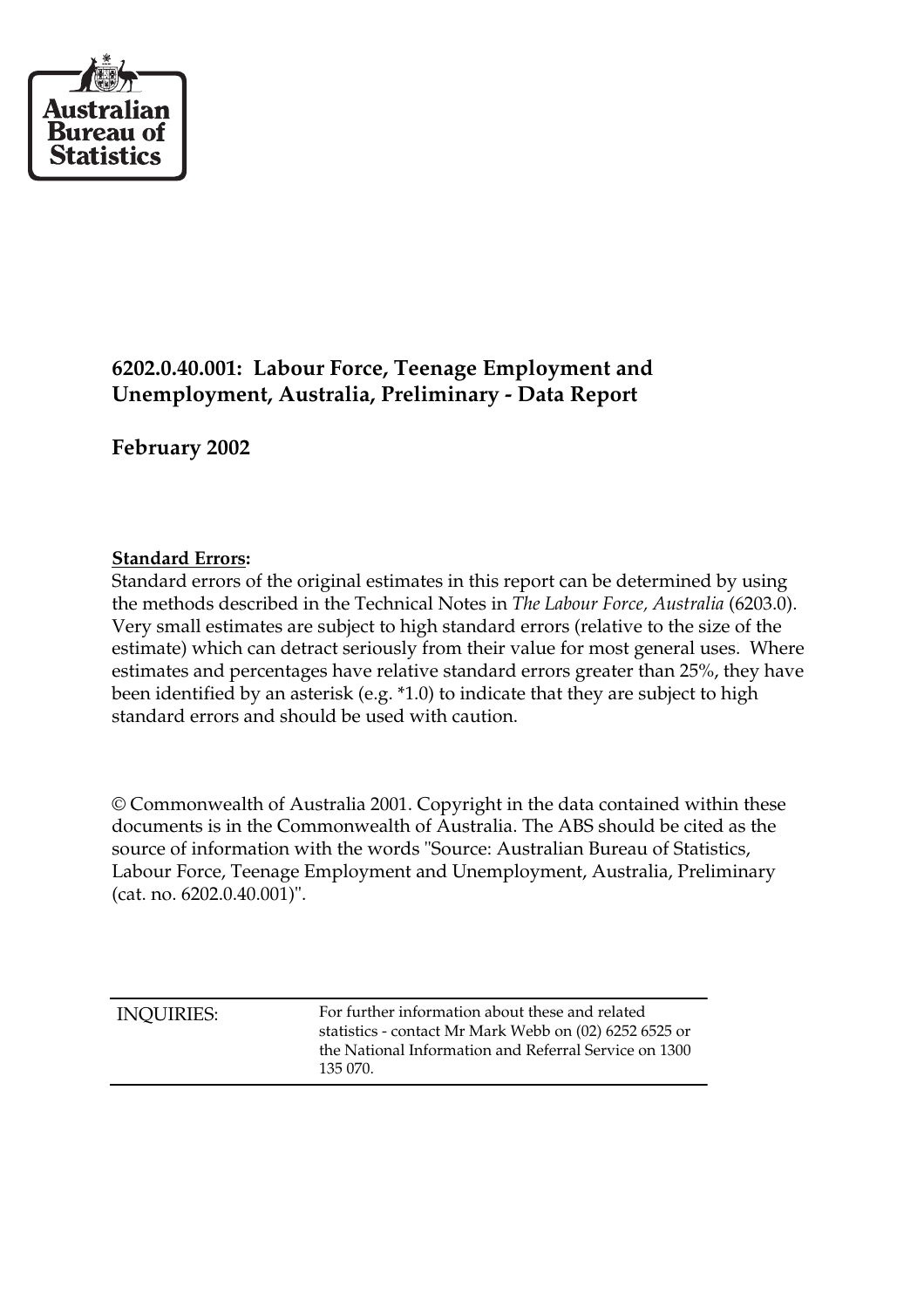|                                          |                                                                           |        | Unemployed                        |                                                        |                  |                 |                           | Civilian                             |                           | Unemp-                              |                            |
|------------------------------------------|---------------------------------------------------------------------------|--------|-----------------------------------|--------------------------------------------------------|------------------|-----------------|---------------------------|--------------------------------------|---------------------------|-------------------------------------|----------------------------|
| State or                                 | Employed<br>Full-time<br>workers                                          | Total  | Looking<br>for full-<br>time work | Looking<br>for part-<br>time work                      | Total            | Labour<br>force | Not in<br>labour<br>force | popula-<br>tion<br>aged<br>$15 - 19$ | Unemp-<br>loyment<br>rate | loyment<br>popula-<br>tion<br>ratio | Partici-<br>pation<br>rate |
| Territory                                |                                                                           |        |                                   | $-7000 -$                                              | Une-<br>mployed  |                 |                           |                                      |                           |                                     | - per cent -               |
|                                          | ATTENDING NEITHER SCHOOL NOR A TERTIARY EDUCATIONAL INSTITUTION FULL TIME |        |                                   |                                                        |                  |                 |                           |                                      |                           |                                     |                            |
| New South Wales                          | 70.4                                                                      | 108.2  | 18.1                              | $*0.7$                                                 | 18.8             | 126.9           | 20.8                      | 147.7                                | 14.8                      | 12.7                                | 85.9                       |
| Victoria                                 | 43.5                                                                      | 65.0   | 11.6                              | $*0.5$                                                 | 12.2             | 77.2            | 11.6                      | 88.8                                 | 15.8                      | 13.7                                | 87.0                       |
| Queensland                               | 51.1                                                                      | 75.6   | 21.5                              | $*0.7$                                                 | 22.2             | 97.8            | 8.8                       | 106.6                                | 22.7                      | 20.8                                | 91.8                       |
| South Australia                          | 14.3                                                                      | 25.6   | 6.9                               | $*0.2$                                                 | 7.1              | 32.7            | 3.2                       | 35.8                                 | 21.6                      | 19.7                                | 91.2                       |
| Western Australia                        | 25.3                                                                      | 37.2   | 6.6                               | $*0.9$                                                 | 7.5              | 44.7            | 6.4                       | 51.2                                 | 16.8                      | 14.7                                | 87.4                       |
| Tasmania                                 | 5.9                                                                       | 9.0    | 1.9                               | $*0.1$                                                 | 2.1              | 11.1            | 2.3                       | 13.3                                 | 18.6                      | 15.4                                | 83.0                       |
| Northern Territory<br>Australian Capital | 1.9                                                                       | 4.3    | $*0.7$                            | $*0.0$                                                 | $*0.7$           | 5.0             | 1.5                       | 6.5                                  | $*14.4$                   | * 11.1                              | 77.1                       |
| Territory                                | 2.7                                                                       | 4.4    | $*1.0$                            | $*0.3$                                                 | 1.3              | 5.7             | $*0.7$                    | 6.3                                  | 23.1                      | 20.7                                | 89.7                       |
| Australia                                | 215.0                                                                     | 329.3  | 68.4                              | 3.4                                                    | 71.8             | 401.2           | 55.1                      | 456.3                                | 17.9                      | 15.7                                | 87.9                       |
|                                          |                                                                           |        |                                   | ATTENDING A TERTIARY EDUCATIONAL INSTITUTION FULL TIME |                  |                 |                           |                                      |                           |                                     |                            |
| New South Wales                          | $* 5.1$                                                                   | 37.7   | $*1.8$                            | 10.4                                                   | 12.3             | 50.0            | 34.9                      | 84.9                                 | 24.5                      | 14.4                                | 58.9                       |
| Victoria                                 | 6.2                                                                       | 41.2   | $*2.4$                            | 7.4                                                    | 9.8              | 51.0            | 25.7                      | 76.8                                 | 19.3                      | 12.8                                | 66.5                       |
| Oueensland                               | $*3.1$                                                                    | 28.9   | $*2.3$                            | 6.0                                                    | 8.3              | 37.2            | 16.8                      | 54.0                                 | 22.3                      | 15.4                                | 68.9                       |
| South Australia                          | $*1.0$                                                                    | 11.1   | $*0.6$                            | $*1.2$                                                 | $*1.8$           | 12.9            | 6.0                       | 18.9                                 | $*14.0$                   | $*9.5$                              | 68.3                       |
| Western Australia                        | $*1.2$                                                                    | 23.0   | $*0.5$                            | $*2.7$                                                 | 3.2              | 26.2            | 9.2                       | 35.4                                 | 12.3                      | 9.1                                 | 74.1                       |
| Tasmania                                 | $*0.3$                                                                    | 2.4    | $*0.2$                            | $*0.3$                                                 | $*0.4$           | 2.8             | 1.4                       | 4.2                                  | $*15.8$                   | $*10.7$                             | 67.3                       |
| Northern Territory<br>Australian Capital | $* 0.1$                                                                   | $*0.5$ | $*0.1$                            | $*0.0$                                                 | $*0.1$           | $*0.6$          | $*0.4$                    | 1.0                                  | $*17.3$                   | $*10.5$                             | $*60.7$                    |
| Territory                                | $*0.7$                                                                    | 2.9    | $*0.2$                            | $*0.4$                                                 | $*0.6$           | 3.4             | 1.2                       | 4.7                                  | $*16.6$                   | $*12.2$                             | 73.4                       |
| Australia                                | 17.7                                                                      | 147.7  | 8.1                               | 28.4                                                   | 36.5             | 184.2           | 95.6                      | 279.8                                | 19.8                      | 13.1                                | 65.8                       |
|                                          |                                                                           |        |                                   |                                                        | ATTENDING SCHOOL |                 |                           |                                      |                           |                                     |                            |
| New South Wales                          | $*0.0$                                                                    | 60.5   | $*1.7$                            | 15.5                                                   | 17.2             | 77.7            | 137.8                     | 215.5                                | 22.1                      | 8.0                                 | 36.1                       |
| Victoria                                 | $*0.0$                                                                    | 55.6   | $*1.3$                            | 13.8                                                   | 15.1             | 70.6            | 95.5                      | 166.2                                | 21.3                      | 9.1                                 | 42.5                       |
| Oueensland                               | $*0.2$                                                                    | 36.8   | $*1.2$                            | 8.4                                                    | 9.6              | 46.4            | 59.3                      | 105.7                                | 20.7                      | 9.1                                 | 43.9                       |
| South Australia                          | $*0.0$                                                                    | 16.8   | $*0.3$                            | 3.4                                                    | 3.8              | 20.6            | 27.9                      | 48.5                                 | 18.3                      | 7.8                                 | 42.5                       |
| Western Australia                        | $*0.0$                                                                    | 21.3   | $*0.8$                            | 4.0                                                    | 4.8              | 26.1            | 29.3                      | 55.4                                 | 18.5                      | 8.7                                 | 47.1                       |
| Tasmania                                 | $*0.2$                                                                    | 3.6    | $*0.3$                            | 1.6                                                    | 1.8              | 5.4             | 11.2                      | 16.6                                 | 34.0                      | 11.1                                | 32.6                       |
| Northern Territory<br>Australian Capital | $*0.1$                                                                    | 2.0    | $*0.0$                            | $*0.1$                                                 | $*0.1$           | 2.1             | 5.1                       | 7.2                                  | $*3.6$                    | $*1.1$                              | 29.4                       |
| Territory                                | $*0.1$                                                                    | 3.6    | $*0.0$                            | $*0.9$                                                 | $*0.9$           | 4.5             | 8.3                       | 12.8                                 | $*19.3$                   | $*6.7$                              | 34.9                       |
| Australia                                | $*0.6$                                                                    | 200.2  | 5.6                               | 47.6                                                   | 53.2             | 253.4           | 374.5                     | 627.9                                | 21.0                      | 8.5                                 | 40.4                       |
|                                          |                                                                           |        |                                   |                                                        | <b>TOTAL</b>     |                 |                           |                                      |                           |                                     |                            |
| New South Wales                          | 75.5                                                                      | 206.4  | 21.6                              | 26.6                                                   | 48.2             | 254.6           | 193.5                     | 448.1                                | 18.9                      | 10.8                                | 56.8                       |
| Victoria                                 | 49.6                                                                      | 161.8  | 15.3                              | 21.8                                                   | 37.1             | 198.9           | 132.9                     | 331.7                                | 18.6                      | 11.2                                | 59.9                       |
| Queensland                               | 54.3                                                                      | 141.4  | 25.0                              | 15.1                                                   | 40.1             | 181.4           | 84.9                      | 266.3                                | 22.1                      | 15.0                                | 68.1                       |
| South Australia                          | 15.3                                                                      | 53.6   | 7.8                               | 4.8                                                    | 12.6             | 66.2            | 37.0                      | 103.2                                | 19.1                      | 12.2                                | 64.1                       |
| Western Australia                        | 26.5                                                                      | 81.5   | 7.9                               | 7.6                                                    | 15.6             | 97.0            | 44.9                      | 141.9                                | 16.0                      | 11.0                                | 68.4                       |
| Tasmania                                 | 6.5                                                                       | 15.0   | 2.4                               | 1.9                                                    | 4.3              | 19.3            | 14.8                      | 34.2                                 | 22.5                      | 12.7                                | 56.6                       |
| Northern Territory<br>Australian Capital | 2.1                                                                       | 6.8    | $*0.8$                            | $*0.1$                                                 | $*0.9$           | 7.7             | 6.9                       | 14.7                                 | $*11.7$                   | $*6.1$                              | 52.7                       |
| Territory                                | 3.5                                                                       | 10.8   | 1.2                               | 1.6                                                    | 2.7              | 13.6            | 10.2                      | 23.8                                 | 20.2                      | 11.5                                | 57.0                       |
| <b>Australia</b>                         | 233.4                                                                     | 677.3  | 82.0                              | 79.5                                                   | 161.5            | 838.8           | 525.2                     | 1,364.0                              | 19.3                      | 11.8                                | 61.5                       |

#### **LABOUR FORCE STATUS OF THE CIVILIAN POPULATION AGED 15 TO 19: ATTENDANCE AT SCHOOL OR A TERTIARY EDUCATIONAL INSTITUTION, FEBRUARY 2002**